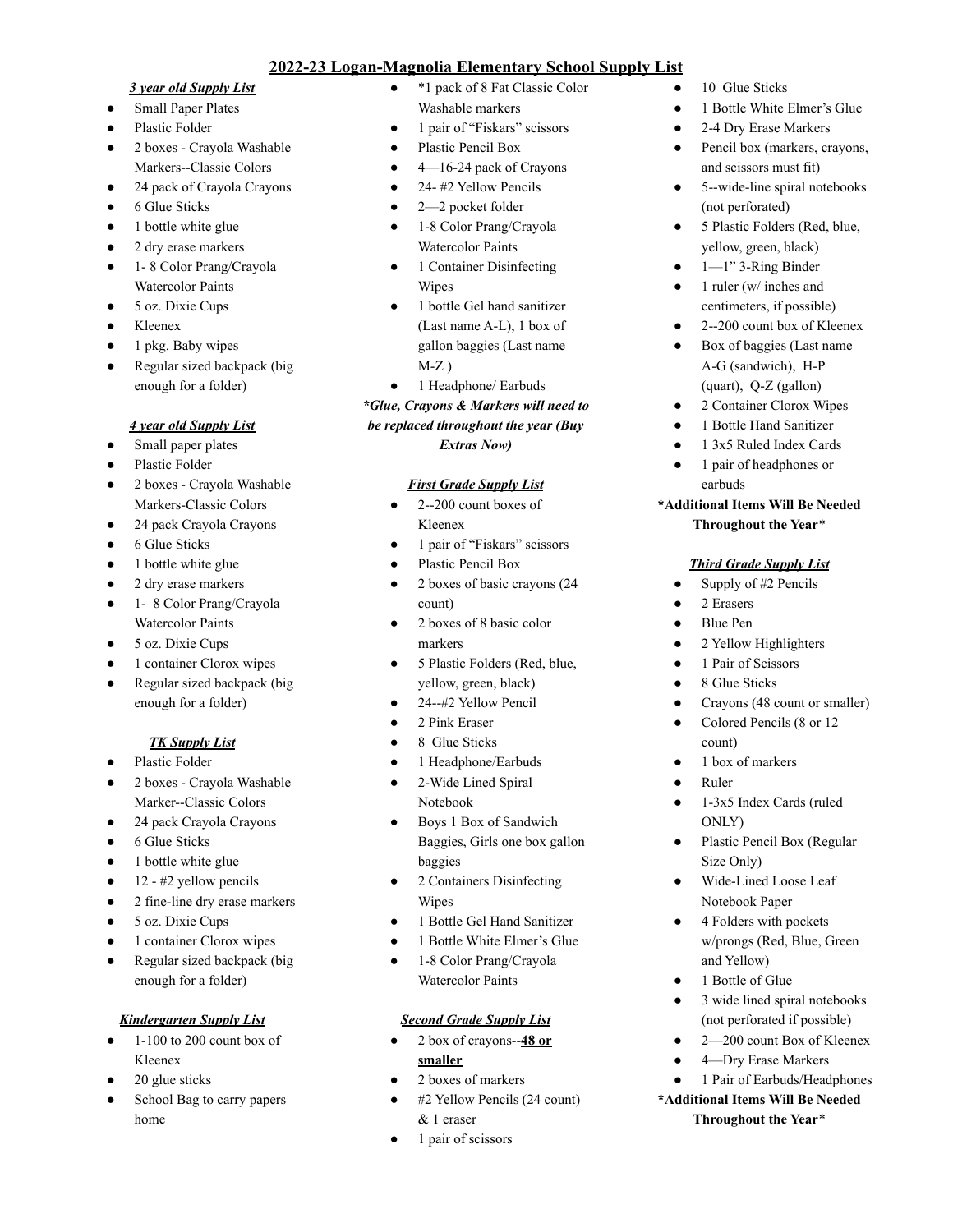## **2022-23 Logan-Magnolia Elementary School Supply List**

#### *Fourth Grade Supply List*

- Supply of  $#2$  Pencils (50)
- Big Pink Erasers (4)
- Colored Pencils
- 2-Washable Markers
- 4 Glue Sticks
- Pencil Box (no larger than cigar box)
- 2 Folders with pockets
- 4-200 count boxes of Kleenex
- 1 pair of scissors
- 3 composition notebooks
- 10 Dry Erase markers
- Dry Eraser
- 1 pair of plug in Earbuds (no wireless) (not Mrs. Hartwig's class)

### **\*Additional Items Will Be Needed Throughout the Year**\*

### *Fifth Grade Supply List*

- Colored Pencils
- 2 Big Erasers
- $\bullet$  #2 Pencils
- 2 Blue Pens
- 1 Box of Markers
- 2 Highlighters (Yellow Only)
- Dry Erase Markers
- Plastic Pencil Box (Regular Size Only)
- Pencil Pouch with Zipper
- 2 Glue Sticks
- 1 Pair of big Scissors
- 1 Ruler
- 4 Spiral Notebooks (blue, green, yellow, purple) (One of each color to color code for classes)
- 1 Red Composition Notebook (Not Spiral)
- 5 Folders with 2 pockets and **NO PRONGS** (red, blue, green, yellow, purple) (One of each color to color code with notebooks for classes).
- 1 Homework Folder (any kind)
- $\bullet$  1—1" 3 Ring Binder or Trapper Keeper
- 1-200 count box of Kleenex
- Student Planner/Assignment book

# **\*Additional Items Will Be Needed Throughout the Year**\*

### *Sixth Grade Supply List*

- Colored Pencils
- 4 Big Erasers
- #2 Pencils
- 4 Blue or Black Pens
- 1 Box of Markers
- 2 Highlighters (Yellow only)
- Pencil Box (for extra supplies)
- 2 Glue Sticks
- 1 Pair of big Scissors
- **Composition Notebooks ONLY** 1of each color - Red, Blue, Green, Yellow, Purple **(NOT Spiral)**
- 5 Folders with 2 pockets and **3-Hole Punch. (NO PRONGS** )(red, blue, green, yellow, purple) (One of each color to color code with composition notebooks for classes).
- 1—Trapper Keeper
- $\bullet$   $2-200$  count boxes of Kleenex
- **Hand Sanitizer**
- Student Planner/Assignment Book (with pre-printed subject boxes with room to in assignments)
- **\*Additional Items Will Be Needed Throughout the Year**\*